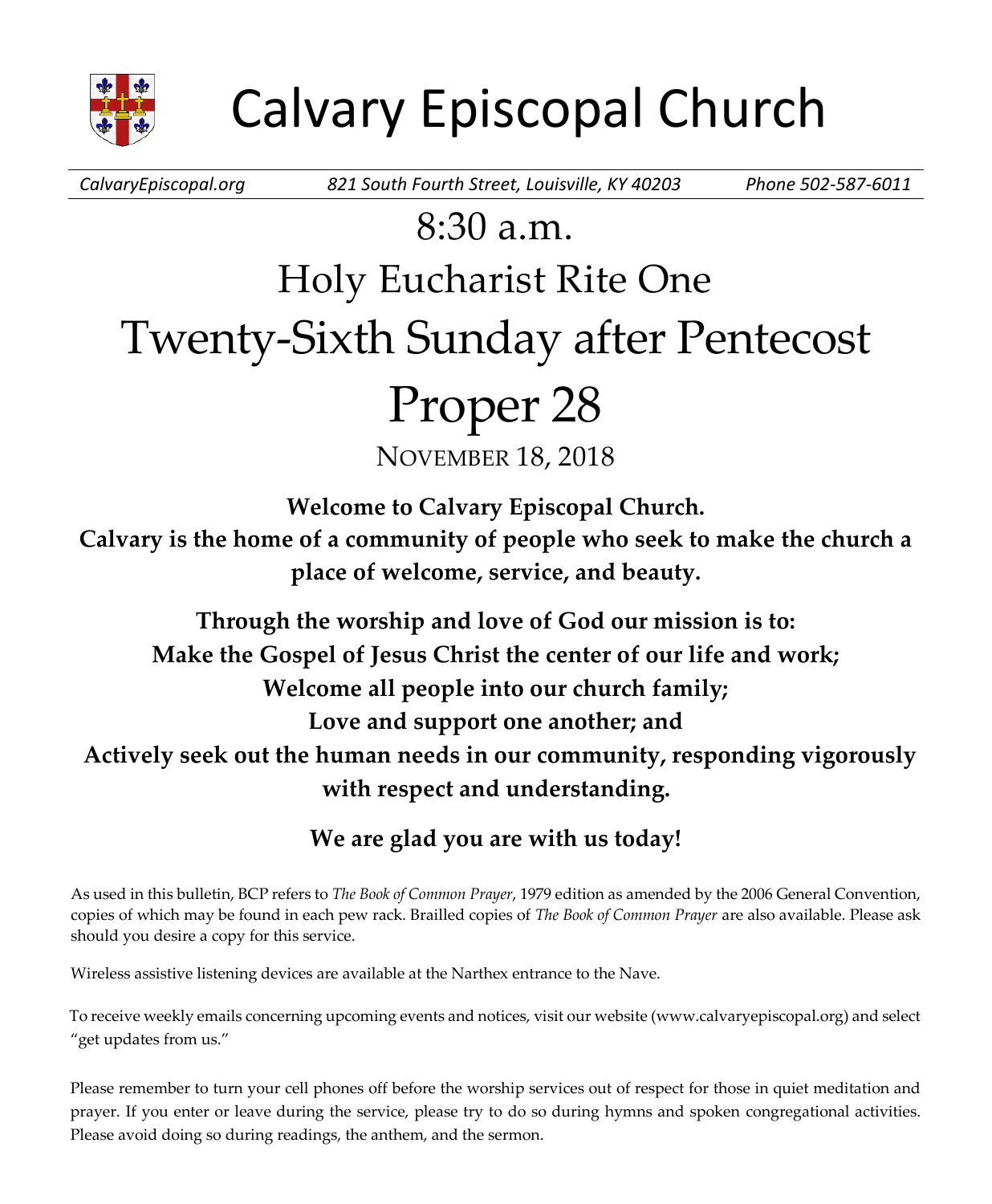**Prelude** *Air (Suite No. 3 in D Major)*, BWV 1068 Johann Sebastian Bach (1685-1750)

### **The Word of God** *BCP 323*

*All standing, the Celebrant says*

Blessed be God: Father, Son, and Holy Spirit. *People And blessed be his kingdom, now and for ever. Amen.*

### *The Celebrant continues*

Almighty God, unto whom all hearts are open, all desires known, and from whom no secrets are hid: Cleanse the thoughts of our hearts by the inspiration of thy Holy Spirit, that we may perfectly love thee, and worthily magnify thy holy Name; through Christ our Lord. *Amen*.

Hear what our Lord Jesus Christ saith: Thou shalt love the Lord thy God with all thy heart, and with all thy soul, and with all thy mind. This is the first and great commandment. And the second is like unto it: Thou shalt love thy neighbor as thyself. On these two commandments hang all the Law and the Prophets.

## **Gloria in Excelsis** *BCP 324*

Glory be to God on high, and on earth peace, good will towards men. We praise thee, we bless thee, we worship thee, we glorify thee, we give thanks to thee for thy great glory, O Lord God, heavenly King, God the Father Almighty. O Lord, the only-begotten Son, Jesus Christ; O Lord God, Lamb of God, Son of the Father, that takest away the sins of the world, have mercy upon us. Thou that takest away the sins of the world, receive our prayer. Thou that sittest at the right hand of God the Father, have mercy upon us.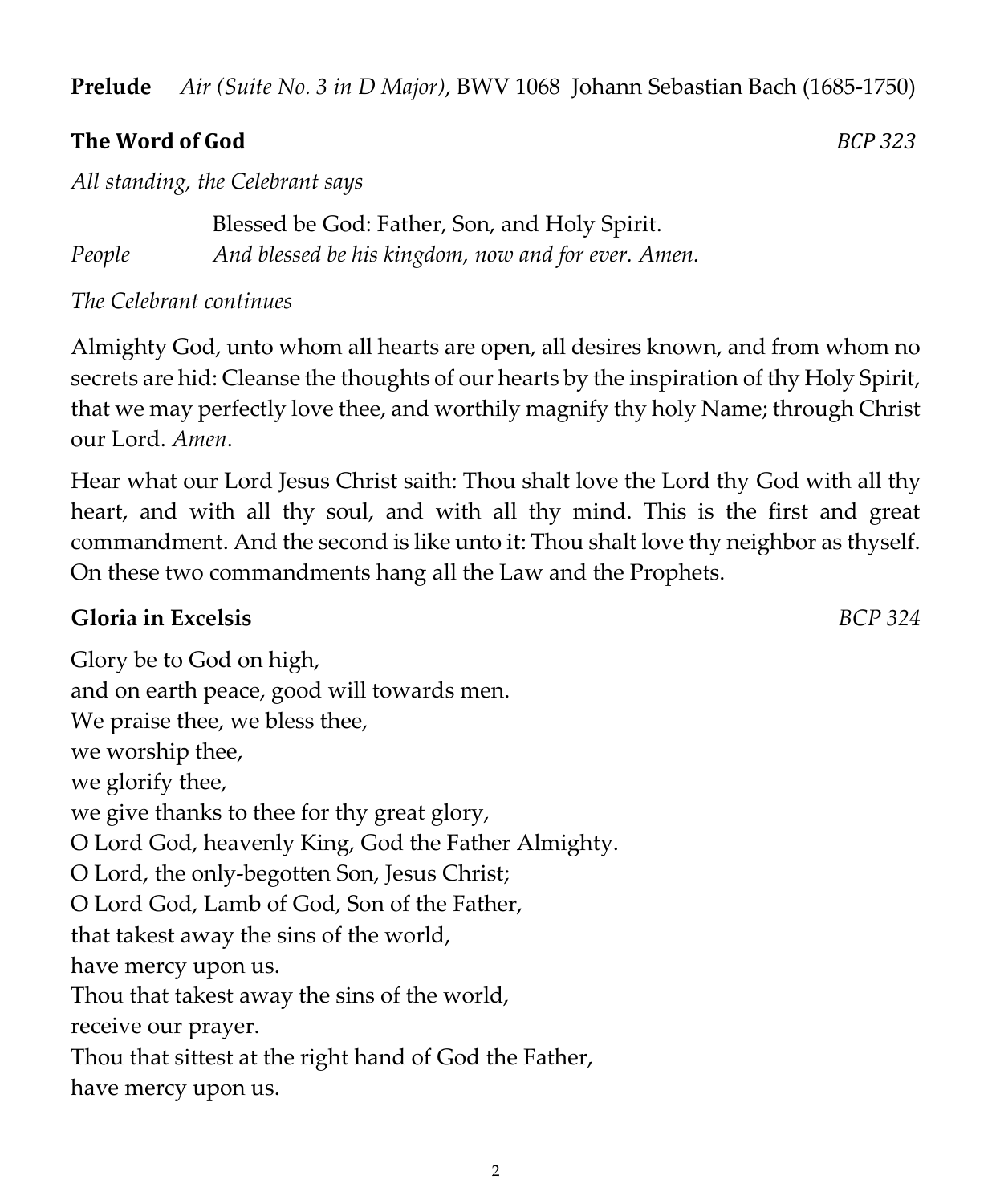3

For thou only art holy; thou only art the Lord; thou only, O Christ, with the Holy Ghost, art most high in the glory of God the Father. Amen.

# **The Collect of the Day** *BCP 184*

| Celebrant | The Lord be with you. |
|-----------|-----------------------|
| People    | And with thy spirit.  |
| Celebrant | Let us pray.          |

Blessed Lord, who hast caused all holy Scriptures to be written for our learning: Grant that we may in such wise hear them, read, mark, learn, and inwardly digest them; that, by patience and comfort of thy holy Word, we may embrace and ever hold fast the blessed hope of everlasting life, which thou hast given us in our Savior Jesus Christ; who liveth and reigneth with thee and the Holy Spirit, one God, for ever and ever. *Amen*.

*Please be seated.*

A reading from the Letter to the Hebrews.

Every priest stands day after day at his service, offering again and again the same sacrifices that can never take away sins. But when Christ had offered for all time a single sacrifice for sins, "he sat down at the right hand of God," and since then has been waiting "until his enemies would be made a footstool for his feet." For by a single offering he has perfected for all time those who are sanctified. And the Holy Spirit also testifies to us, for after saying, "This is the covenant that I will make with them after those days, says the Lord: I will put my laws in their hearts, and I will write them on their minds," he also adds, "I will remember their sins and their lawless deeds no more." Where there is forgiveness of these, there is no longer any offering for sin. Therefore, my friends, since we have confidence to enter the sanctuary by the blood of Jesus, by the new and living way that he opened for us through the curtain (that is, through his flesh), and since we have a great priest over the house of God, let us approach with a true heart in full assurance of faith, with our hearts sprinkled clean from an evil conscience and our bodies washed with pure water. Let us hold fast to

**First Reading** Hebrews 10:11-25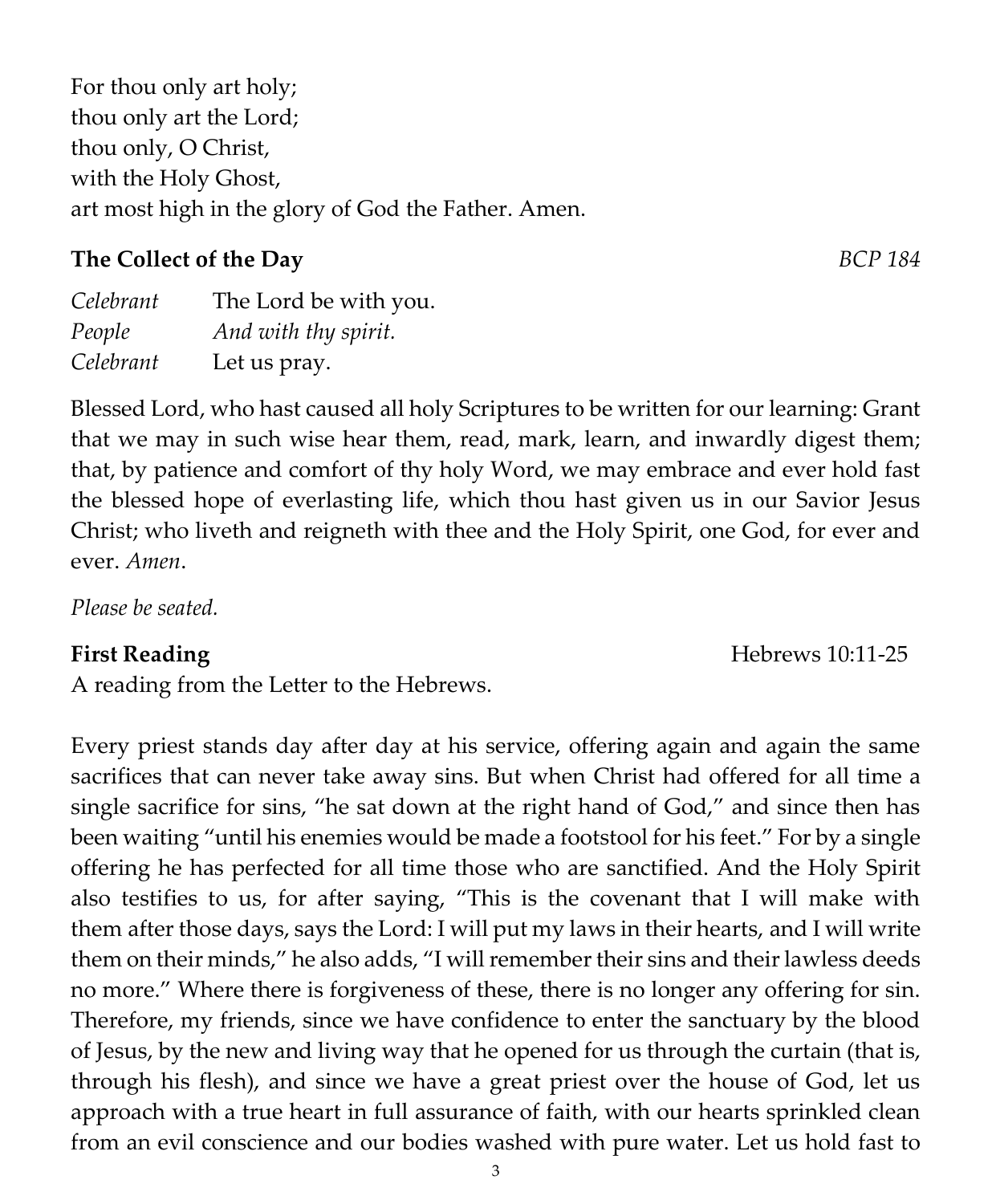the confession of our hope without wavering, for he who has promised is faithful. And let us consider how to provoke one another to love and good deeds, not neglecting to meet together, as is the habit of some, but encouraging one another, and all the more as you see the Day approaching.

*Reader* The Word of the Lord. *People* Thanks be to God.

#### **Psalm 16** Conserva me, Domine BCP 599

- 1 Protect me, O God, for I take refuge in you; \* I have said to the LORD, "You are my Lord, my good above all other."
- 2 All my delight is upon the godly that are in the land, \* upon those who are noble among the people.
- 3 But those who run after other gods \* shall have their troubles multiplied.
- 4 Their libations of blood I will not offer, \* nor take the names of their gods upon my lips.
- 5 O LORD, you are my portion and my cup; \* it is you who uphold my lot.
- 6 My boundaries enclose a pleasant land; \* indeed, I have a goodly heritage.
- 7 I will bless the LORD who gives me counsel; \* my heart teaches me, night after night.
- 8 I have set the LORD always before me; \* because he is at my right hand I shall not fall.
- 9 My heart, therefore, is glad, and my spirit rejoices; \* my body also shall rest in hope.
- 10 For you will not abandon me to the grave, \* nor let your holy one see the Pit.
- 11 You will show me the path of life; \* in your presence there is fullness of joy, and in your right hand are pleasures for evermore.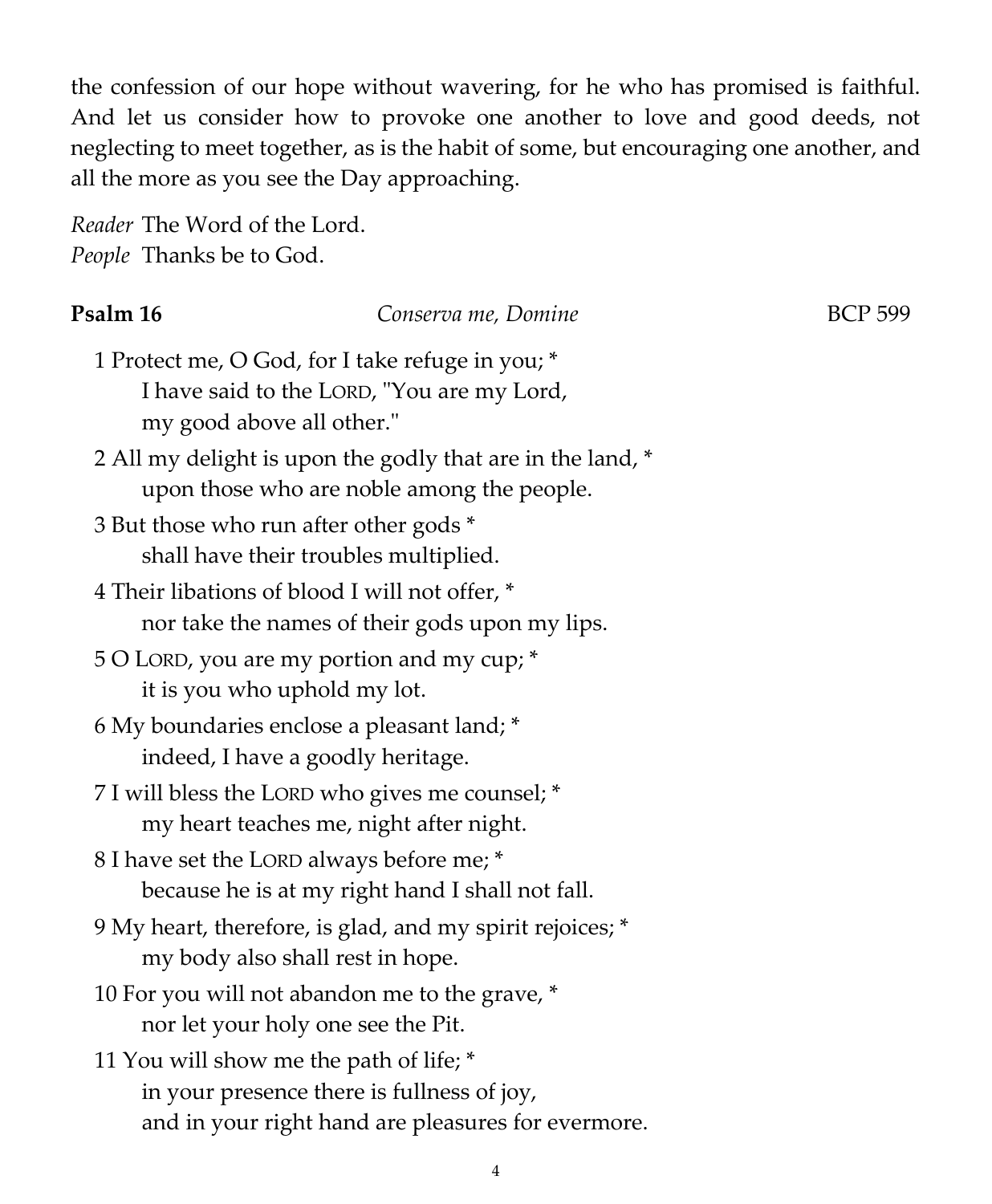*Please stand.*

## **The Holy Gospel** Mark 13.1-8

*Gospeler* The Holy Gospel of our Lord Jesus Christ according to Mark. *People* Glory be to thee, O Lord.

As Jesus came out of the temple, one of his disciples said to him, "Look, Teacher, what large stones and what large buildings!" Then Jesus asked him, "Do you see these great buildings? Not one stone will be left here upon another; all will be thrown down." When he was sitting on the Mount of Olives opposite the temple, Peter, James, John, and Andrew asked him privately, "Tell us, when will this be, and what will be the sign that all these things are about to be accomplished?" Then Jesus began to say to them, "Beware that no one leads you astray. Many will come in my name and say, 'I am he!' and they will lead many astray. When you hear of wars and rumors of wars, do not be alarmed; this must take place, but the end is still to come. For nation will rise against nation, and kingdom against kingdom; there will be earthquakes in various places; there will be famines. This is but the beginning of the birthpangs."

| Gospeler | The Gospel of the Lord.      |
|----------|------------------------------|
| People   | Praise be to thee, O Christ. |

## **The Nicene Creed** *BCP 327*

*All stand.*

I believe in one God, the Father Almighty, maker of heaven and earth, and of all things visible and invisible;

And in one Lord Jesus Christ, the only-begotten Son of God, begotten of his Father before all worlds, God of God, Light of Light, very God of very God, begotten, not made,

**The Sermon** The Rev. John G. Allen, Jr.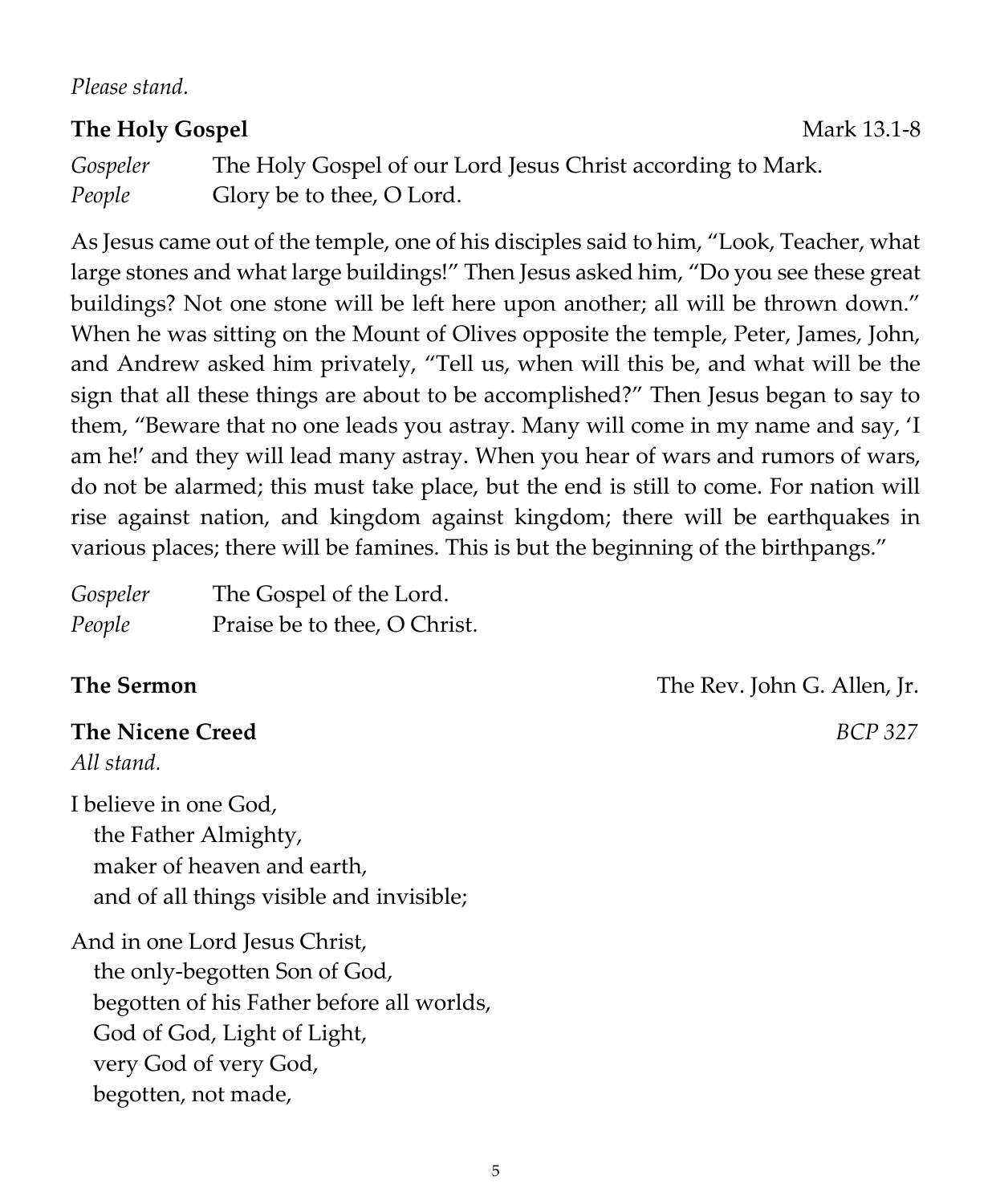being of one substance with the Father; by whom all things were made; who for us men and for our salvation came down from heaven, and was incarnate by the Holy Ghost of the Virgin Mary, and was made man; and was crucified also for us under Pontius Pilate; he suffered and was buried; and the third day he rose again according to the Scriptures, and ascended into heaven, and sitteth on the right hand of the Father; and he shall come again, with glory, to judge both the quick and the dead; whose kingdom shall have no end. And I believe in the Holy Ghost the Lord, and Giver of Life, who proceedeth from the Father and the Son; who with the Father and the Son together is worshiped and glorified; who spake by the Prophets. And I believe one holy Catholic and Apostolic Church; I acknowledge one Baptism for the remission of sins;

and I look for the resurrection of the dead,

and the life of the world to come. Amen.

**The Prayers of the People** *Form III (conformed), BCP 387*

*Please kneel as able.*

*The Intercessor says:*

Father, we pray for the Anglican Church of Bermuda, and for St. Clement's House Church, Louisville.

*That we all may be one.*

Grant that our staff, our vestry, and every member of the Church may truly and humbly serve thee; *That thy Name may be glorified by all people.*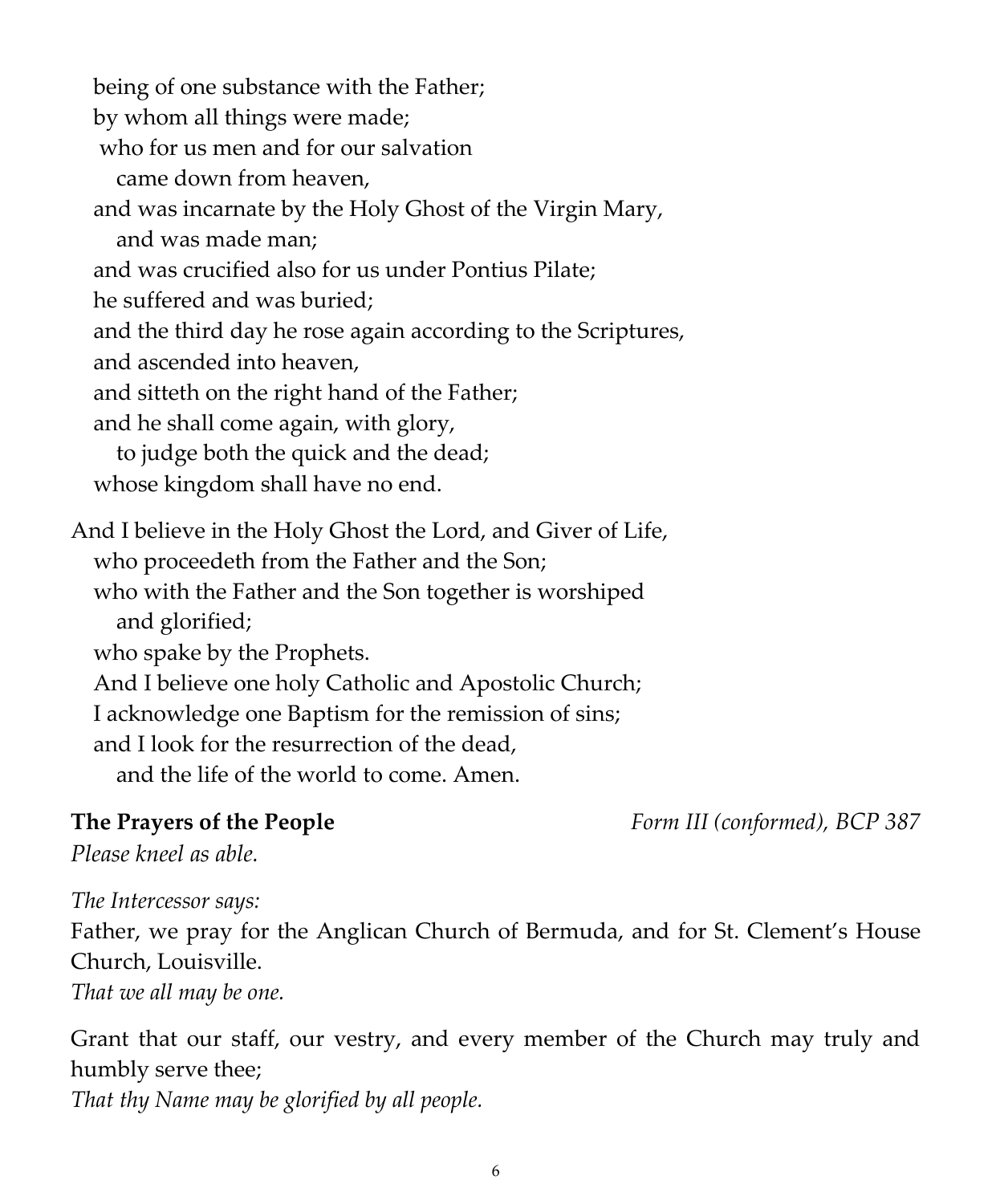We pray for Justin, Archbishop of Canterbury; Michael, our Presiding Bishop; Terry, our Bishop; John, our Priest; and for all bishops, priests, and deacons; *That they may be faithful ministers of thy Word and Sacraments.*

We pray for Donald, our President; Matthew and Eric, our Governors; Greg, our Mayor; and for all who govern and hold authority in the nations of the world; *That there may be justice and peace on the earth.*

We give thanks for the successful rector search process. Send down upon our new rector the healthful Spirit of thy grace and pour upon her the continual dew of thy blessing.

*Hear our prayers for this parish family; grant us all things necessary for our common life, bring us to be of one heart and mind within thy holy Church, and grant that we may show the power of thy love to all among whom we live.*

We commend to thy gracious care and keeping the men and women of our armed forces and others in the service of our government at home and abroad; *Defend them day by day with thy heavenly grace; and grant them a sense of thine abiding presence wherever they may be.*

We pray for the service men and women who have died in the violence of war, each one remembered by and known to thee.

*Give peace to those who love them in death as in life, offering the distress of our grief and the sadness of our loss.*

Give us grace to do thy will in all that we undertake; *That our works may find favor in thy sight.*

Have compassion on all Christians who suffer persecution; our guests of the food and clothing ministry; those affected by war, disaster, and tragedy throughout the world; our homeless friends, and Spencer, Marion, Harold, Shirley, Joan, Ben, Marsha, Charlie, Sandra, Anna, Sandy, Ted, Suzannah, Debbie, Joan, Larry, the Lopez Family, Steve, Cassandra, Chris, Wayne, Patti, Bea, Ken, Georgine, Ruth, Mrs. Swinson, Marj, Richard, Gary, and all those who suffer from any grief or trouble; *That they may be delivered from their distress.*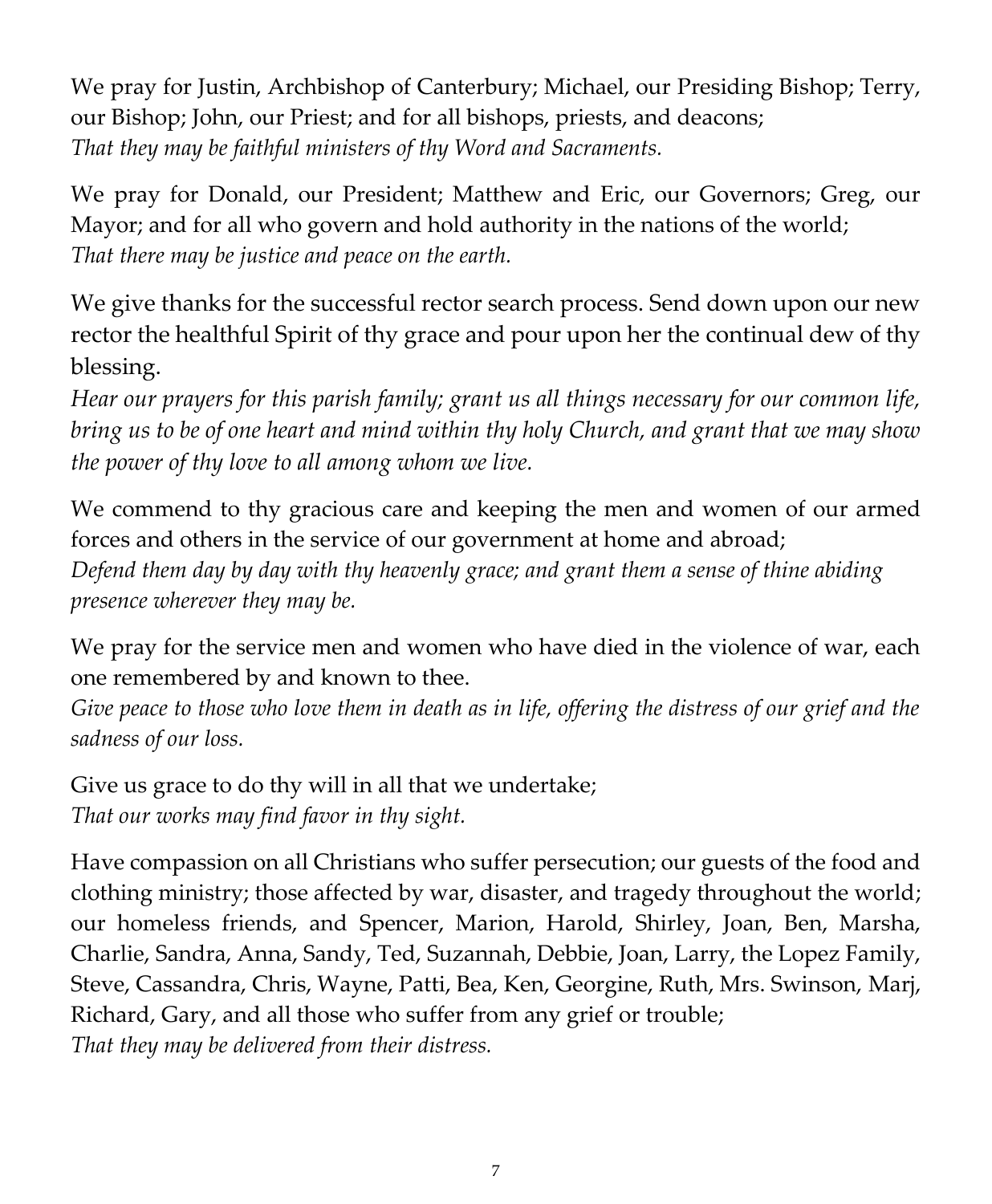*Let light perpetual shine upon them.* We praise thee for St. Clement, Samuel Seabury, and for all thy saints who have entered into joy; *May we also come to share in thy heavenly kingdom.* Let us pray for our own needs and those of others. *Silence is kept. The people may add their own petitions, silently or aloud.*

Give to Kenneth Hibbert Reed, Louise Pease, Richard Pease, and to all the departed

*The Celebrant then says* 

eternal rest;

Let us humbly confess our sins unto Almighty God.

*Please kneel as able.*

# *Minister and People* BCP 320

Almighty and most merciful Father, we have erred and strayed from thy ways like lost sheep, we have followed too much the devices and desires of our own hearts, we have offended against thy holy laws, we have left undone those things which we ought to have done, and we have done those things which we ought not to have done. But thou, O Lord, have mercy upon us, spare thou those who confess their faults, restore thou those who are penitent, according to thy promises declared unto mankind in Christ Jesus our Lord; and grant, O most merciful Father, for his sake, that we may hereafter live a godly, righteous, and sober life, to the glory of thy holy Name. Amen.

# *The Priest stands and says*

The Almighty and merciful Lord grant you absolution and remission of all your sins, true repentance, amendment of life, and the grace and consolation of his Holy Spirit. *Amen*.

*Please stand.*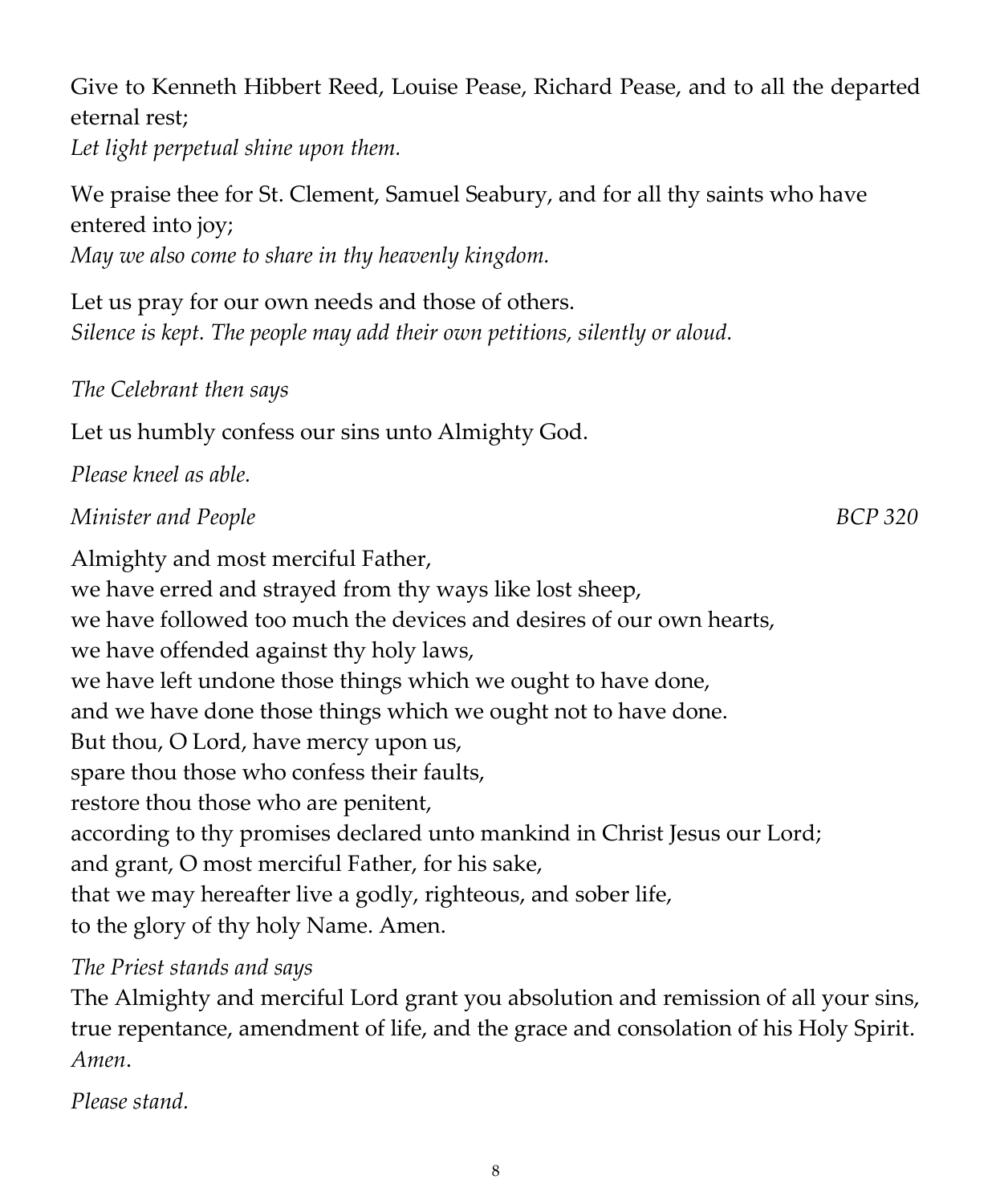# **The Peace** *BCP 332*

*Celebrant* The peace of the Lord be always with you. *People* And with thy spirit.

*Then the Ministers and the People may greet one another in the name of the Lord.*

*Please be seated.*

# **Greeting [and recognitions]**

*Those with birthdays, those graduating from high school or university, and those with other achievements are asked to come forward and be recognized.*

*The Celebrant then says* Let us pray*.*

# *Celebrant and Congregation together*

O God, our times are in thy hand: Look with favor, we pray, on thy servant(*s*) as *they* begin another year. Grant that *they* may grow in wisdom and grace, and strengthen *their* trust in thy goodness all the days of their life; through Jesus Christ our Lord. Amen.

# **The Holy Communion**

# **Offertory**

*The celebrant says*

Welcome one another, therefore, just as Christ has welcomed you, for the glory of God. *Romans 15:7*

*Please stand as the gifts are brought forward. As the gifts are offered the celebrant says*

All things come of thee, O Lord, *People* And of thine own have we given thee.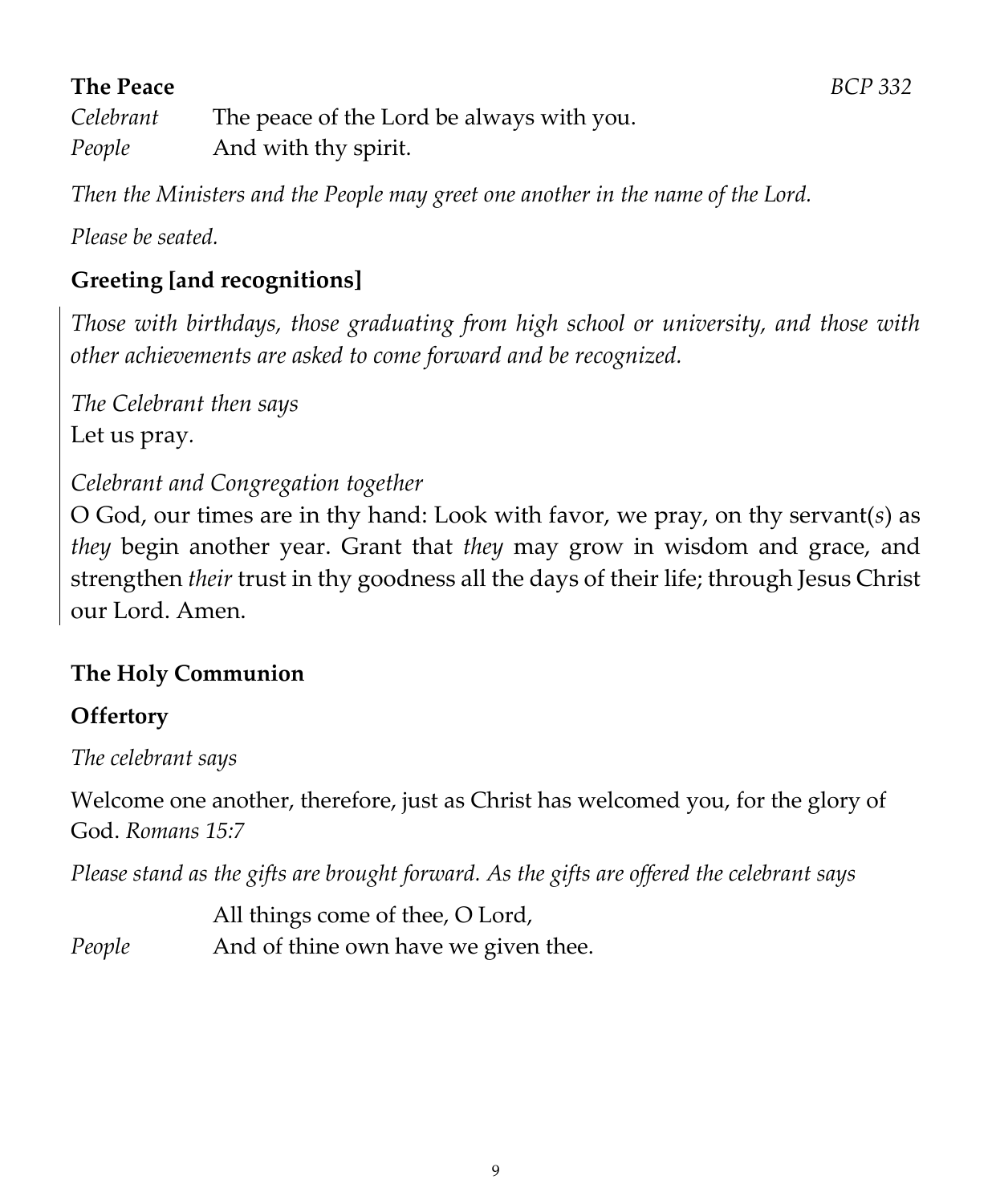#### **The Great Thanksgiving** *Eucharistic Prayer I, BCP 333*

*The people remain standing.*

| Celebrant | The Lord be with you                  |
|-----------|---------------------------------------|
| People    | And with thy spirit.                  |
| Celebrant | Lift up your hearts.                  |
| People    | We lift them up unto the Lord.        |
| Celebrant | Let us give thanks unto our Lord God. |
| People    | It is meet and right so to do.        |

*The Celebrant proceeds*

It is very meet, right, and our bounden duty, …

Therefore with Angels and Archangels, and with all the company of heaven, we laud and magnify thy glorious Name; evermore praising thee, and saying,

#### **Sanctus**

Holy, holy, holy, Lord God of Hosts: Heaven and earth are full of thy glory. Glory be to thee, O Lord Most High. Blessed is he that cometh in the name of the Lord. Hosanna in the highest.

*The people kneel as able. The Celebrant continues* **BCP** 334

All glory be to thee, Almighty God, …

By whom, and with whom, in the unity of the Holy Ghost, all honor and glory be unto thee, O Father Almighty, world without end. *AMEN*.

*The Celebrant then continues BCP 336*

And now, as our Savior Christ hath taught us, we are bold to say,

*People and Celebrant*

Our Father, who art in heaven, hallowed be thy Name, thy kingdom come, thy will be done, on earth as it is in heaven.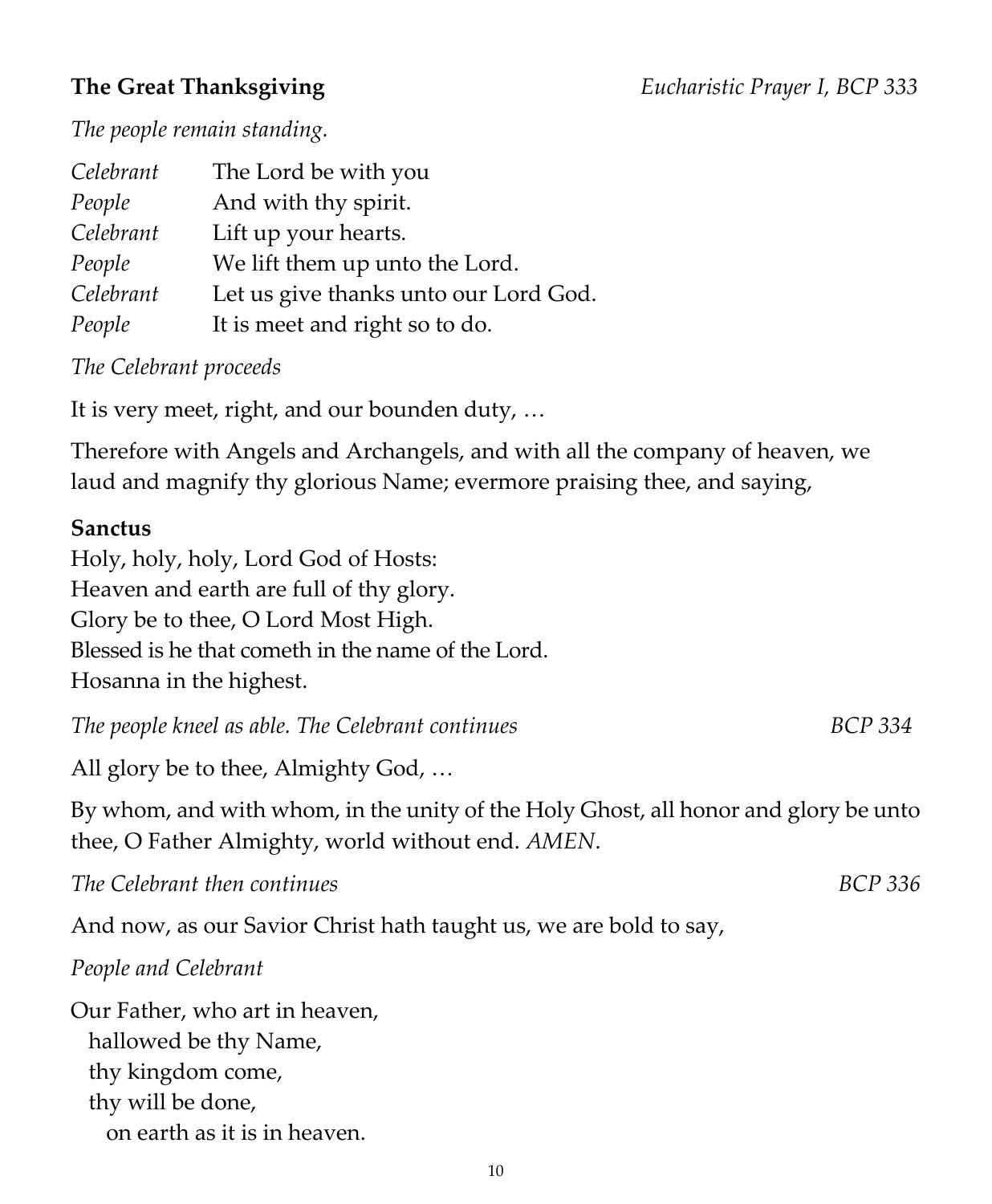Give us this day our daily bread. And forgive us our trespasses, as we forgive those who trespass against us. And lead us not into temptation, but deliver us from evil. For thine is the kingdom, and the power, and the glory, for ever and ever. Amen. **The Breaking of the Bread** *BCP 337 A period of silence is kept. Celebrant* Christ our Passover is sacrificed for us; *People* Therefore let us keep the feast. **Invitation to Communion** *BCP 338* 

*The Celebrant says*

The Gifts of God for the People of God. Take them in remembrance that Christ died for you, and feed on him in your hearts by faith, with thanksgiving.

# **Communion of the People**

*All baptized Christians are welcome to receive Holy Communion. Please tell the clergy if you need gluten-free bread. If you come to the communion rail for a blessing instead, please cross your arms on your chest. If you are interested in being baptized, please contact a priest of the parish.* 

*After Communion, the Celebrant says BCP 339*

Let us pray.

*The People kneel and join in saying this prayer.*

Almighty and everliving God, we most heartily thank thee for that thou dost feed us, in these holy mysteries, with the spiritual food of the most precious Body and Blood of thy Son our Savior Jesus Christ; and dost assure us thereby of thy favor and goodness towards us; and that we are very members incorporate in the mystical body of thy Son, the blessed company of all faithful people; and are also heirs, through hope, of thy everlasting kingdom. And we humbly beseech thee, O heavenly Father, so to assist us with thy grace, that we may continue in that holy fellowship, and do all